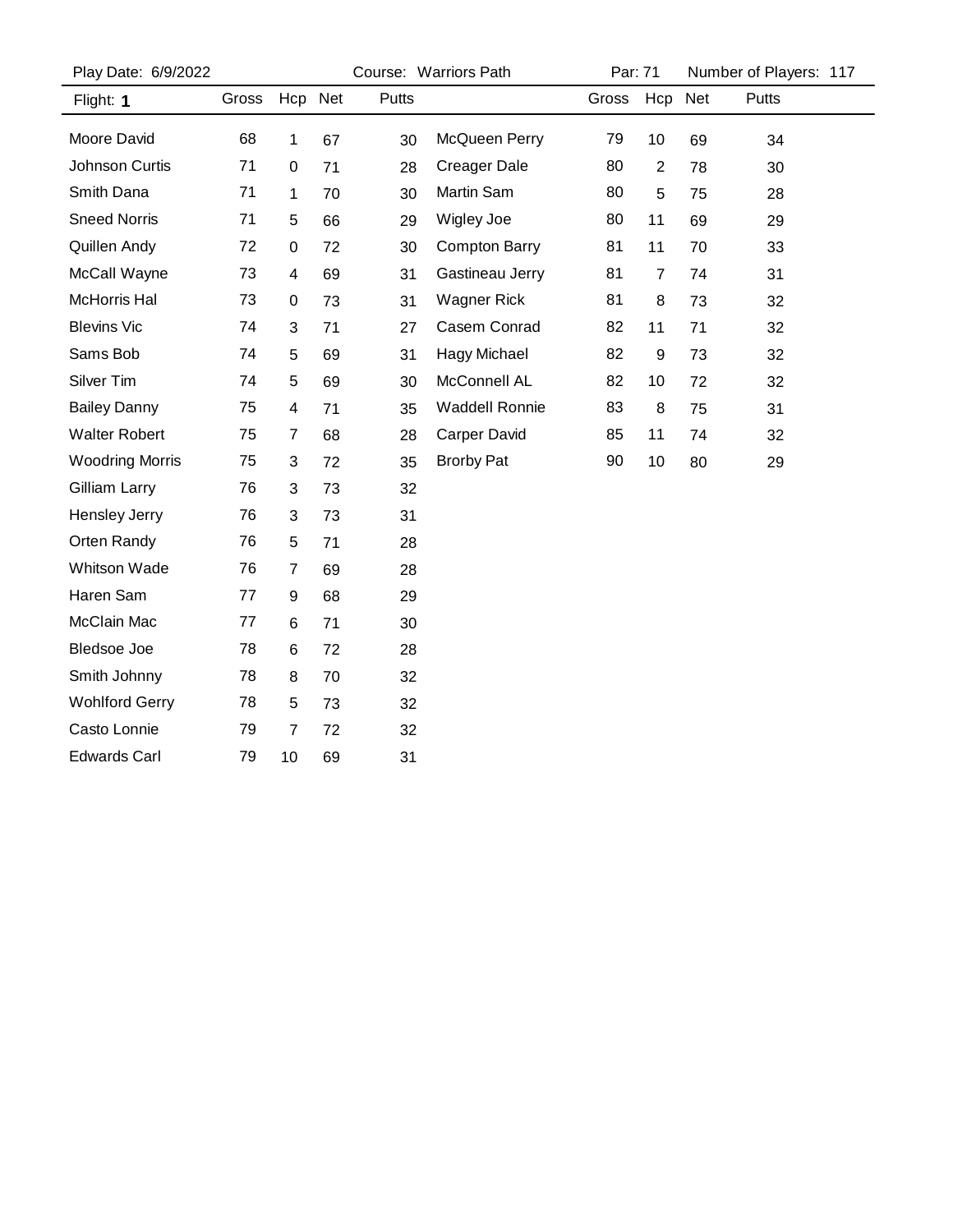| Play Date: 6/9/2022     |       |         |    |       | Course: Warriors Path |       | Par: 71 |    | Number of Players: 117 |
|-------------------------|-------|---------|----|-------|-----------------------|-------|---------|----|------------------------|
| Flight: 2               | Gross | Hcp Net |    | Putts |                       | Gross | Hcp Net |    | Putts                  |
| Whitener Jerry          | 78    | 12      | 66 | 28    | Rader Mike            | 89    | 18      | 71 | 34                     |
| Olszta Ken              | 79    | 16      | 63 | 28    | Forby Ronnie          | 90    | 15      | 75 | 36                     |
| <b>Shaffer Dwight</b>   | 80    | 16      | 64 | 28    | Huber Ja Dee          | 90    | 15      | 75 | 33                     |
| Marsh Kent              | 81    | 13      | 68 | 33    | <b>Bishop Glenn</b>   | 91    | 16      | 75 | 33                     |
| Presnell Ray            | 81    | 12      | 69 | 35    | Carey Rod             | 92    | 17      | 75 | 27                     |
| Archer John             | 83    | 15      | 68 | 32    | Hogan John            | 93    | 14      | 79 | 35                     |
| Crumley Lynn            | 83    | 11      | 72 | 31    | Roncoli Mark          | 93    | 17      | 76 | 38                     |
| Kishbaugh Bill          | 84    | 14      | 70 | 31    | Allara Frank          | 94    | 16      | 78 | 33                     |
| <b>Scalf Michael</b>    | 84    | 15      | 69 | 33    | Johnson Ken           | 94    | 16      | 78 | 40                     |
| Songer Lewis            | 84    | 14      | 70 | 33    | <b>Bell Larry</b>     | 95    | 15      | 80 | 31                     |
| <b>Clark Mack</b>       | 85    | 17      | 68 | 28    | Drapou Hank           | 95    | 13      | 82 | 32                     |
| Quaco Kim               | 85    | 13      | 72 | 30    | <b>Higgins Mike</b>   | 95    | 16      | 79 | 36                     |
| <b>Rich Peter</b>       | 85    | 12      | 73 | 31    | <b>Kramer David</b>   | 96    | 15      | 81 | 39                     |
| <b>Garnett Charlie</b>  | 86    | 13      | 73 | 33    | Martha Mike           | 96    | 18      | 78 | 33                     |
| <b>Leedy Patrick</b>    | 86    | 12      | 74 | 29    | <b>Sliger David</b>   | 96    | 18      | 78 | 32                     |
| <b>Andrews Clifford</b> | 87    | 13      | 74 | 32    | Swift Gary            | 96    | 16      | 80 | 38                     |
| Loos Marshall           | 87    | 18      | 69 | 32    | Larson Gary           | 98    | 18      | 80 | 38                     |
| Gould Dan               | 88    | 16      | 72 | 33    |                       |       |         |    |                        |
| Sizemore Les            | 88    | 18      | 70 | 32    |                       |       |         |    |                        |
| <b>White Steve</b>      | 88    | 16      | 72 | 32    |                       |       |         |    |                        |
| <b>Buehrig Britton</b>  | 89    | 17      | 72 | 36    |                       |       |         |    |                        |
| Campbell David          | 89    | 18      | 71 | 32    |                       |       |         |    |                        |
| Johnson Don             | 89    | 16      | 73 | 33    |                       |       |         |    |                        |
| McGee Wayne             | 89    | 16      | 73 | 35    |                       |       |         |    |                        |
|                         |       |         |    |       |                       |       |         |    |                        |